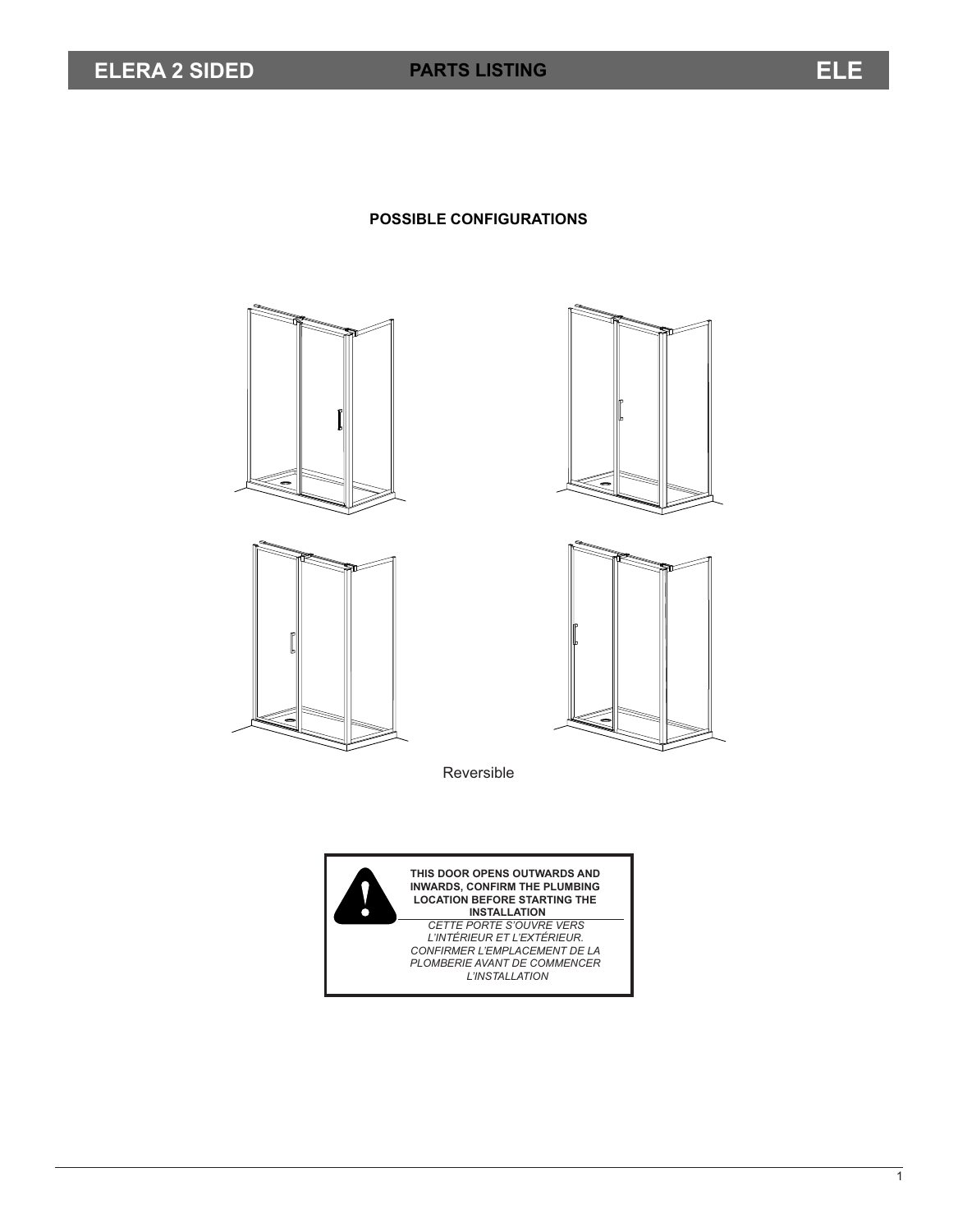

**THE LABEL INDICATES THE INTERIOR AND EXTERIOR OF THE SHOWER** *L'ÉTIQUETTE INDIQUE L'INTÉRIEUR ET L'EXTÉRIEUR DE LA DOUCHE*